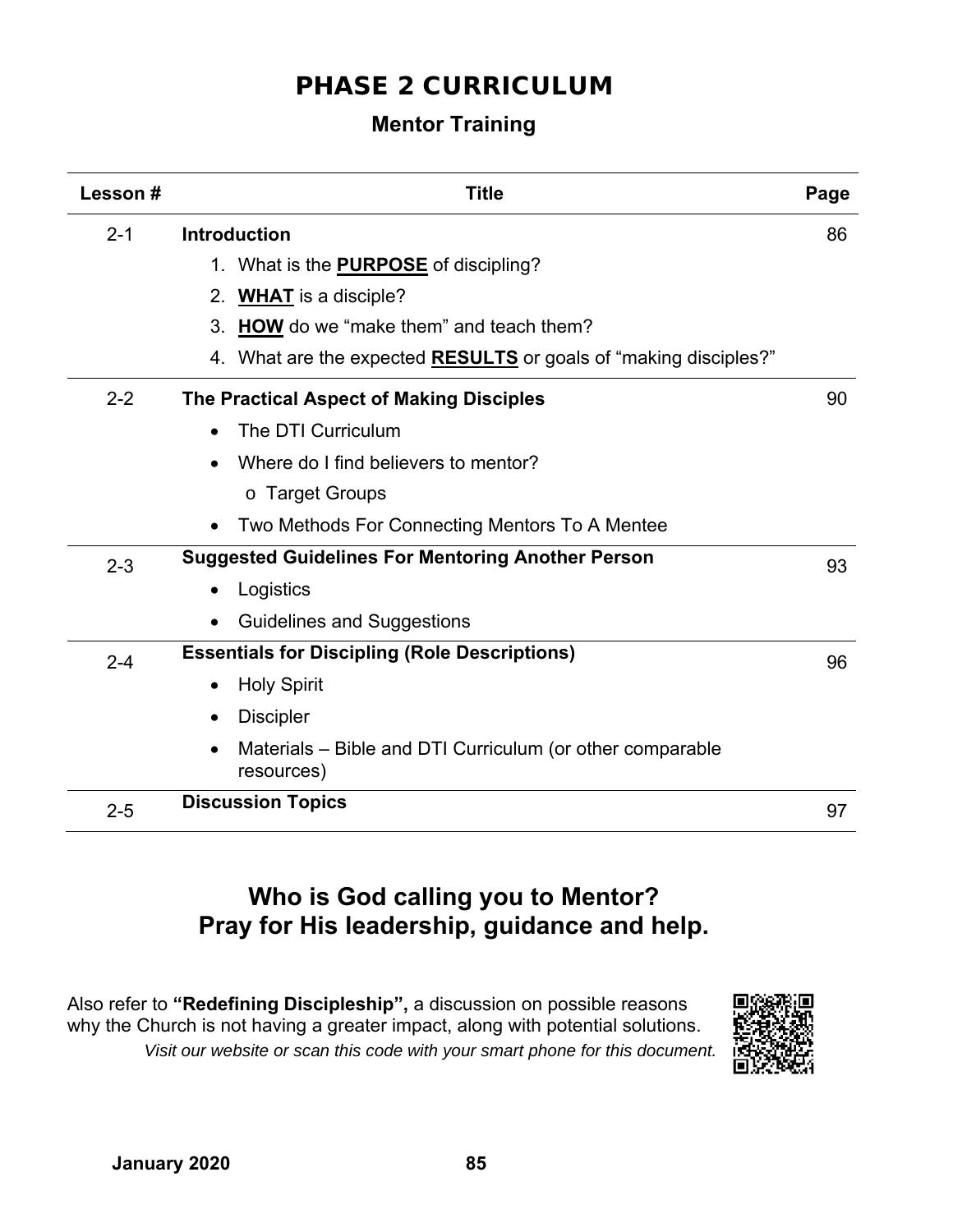# Discipleship: A Suggestion or A Command?

The last thing Jesus told his disciples in the Gospel of Matthew before ascending to heaven is often called "The Great Commission."

**Matthew 28:18-20** *Then Jesus came near and said to them, "All authority has been given to me in heaven and on earth. Go, therefore, and make disciples of all nations, baptizing them in the name of the Father and of the Son and of the Holy Spirit, teaching them to observe everything I have commanded you. And remember, I am with you always, to the end of the age."* 

Do you think this was a SUGGESTION from Jesus – or a COMMAND? If it is, indeed, a command, we should take it seriously.

Congratulations on choosing to become equipped to "make disciples" – to walk alongside another believer when God orchestrates that relationship.

In order to fulfill Jesus' mandate from these verses, we need to discuss several questions:

- 1. What is the **PURPOSE** of discipling?
- 2. **WHAT** is a disciple?
- 3. **HOW** do we "make them" and teach them?
- 4. What are the expected **RESULTS** or goals of "making disciples?"

#### **1. WHAT IS THE PURPOSE OF DISCIPLING?**

Every person is born with a predisposition toward independence from God. That disposition tends to strengthen as the child grows into an adult.

If the person accepts His gift of salvation, then God begins a process of inward transformation (sanctification).

The pace and depth of that transformational process is affected by the understanding and openness of the new Christian.

The intent of discipleship (mentoring, "spiritual parenting") is to help newer (and older immature) believers to understand **what God is doing in their life**, in order to significantly influence and accelerate that process.

- Romans 12:1-2 *…, brothers, by the mercies of God, I urge you to present your bodies as a living sacrifice, holy and pleasing to God; this is your spiritual worship. Do not be conformed to this age, but be transformed by the renewing of your mind, so that you may discern what is the good, pleasing, and perfect will of God.*
- Colossians 1:28-29 (Paul wrote) *We proclaim Him, warning and teaching everyone with all wisdom, so that we may present everyone mature in Christ. I labor for this, striving with His strength that works powerfully in me.*

*Every disciple is a convert, But not every convert is a disciple.*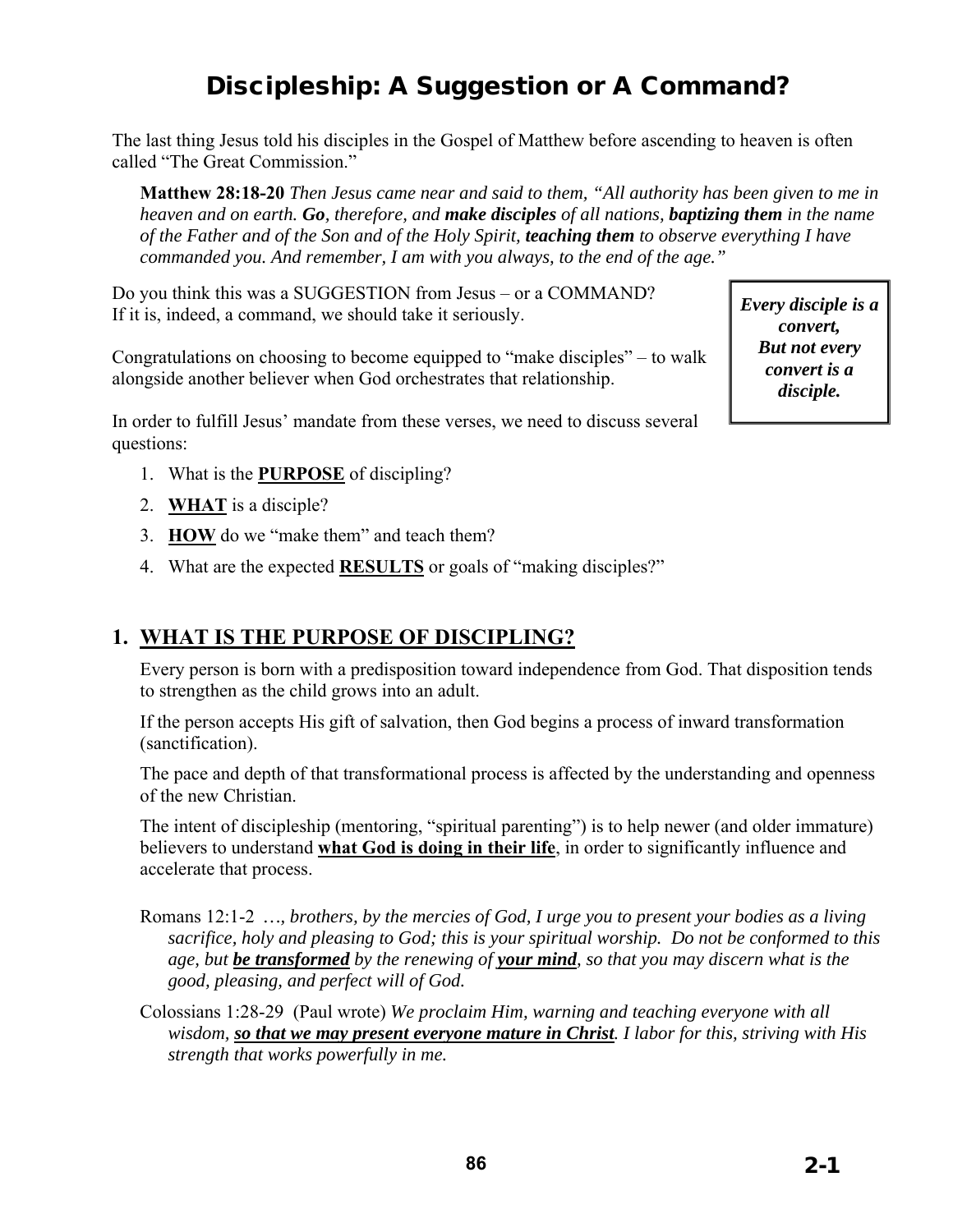### 2. **WHAT IS A DISCIPLE?**

Webster's 1828 Dictionary includes this definition*, Christians are called His disciples, as they profess to learn and receive His doctrines and precepts*. Disciples of Jesus are often referred to as "little Christs."

That means Christians are called not just to ACT like Jesus – but to BE like Jesus, to have His heart attitude of total dependence on the Father.

Dictionary.com defines a disciple as *a person who is a pupil or an adherent of the doctrines of another.* That means not just "head knowledge", but "heart knowledge."

We are all disciples of something. Are we disciples of Jesus? Are we being transformed from the inside out by our relationship with Him? He will help us understand His Word, give us the desire to live out His commands, and the power to do what He asks of us.

### *Discipleship must be focused on life transformation, not just acquiring information.*

Bishop Keith Cowart FMCUSA, GC19, July 2019

### 3. **HOW DO WE MAKE DISCIPLES?** *(HOW DO WE TEACH THEM?)*

The most common method used to help new believers today is to hand them a Bible, encourage them to attend church services and join a small group study. While it is certainly possible for Christians to grow spiritually in this environment, consider which is easier:

- 1. To learn something new on your own; or
- 2. To have a mentor / guide to help you learn exactly what you need to know?

Reflect on this analogy: If we hand a **thick computer manual** to 100 people who have no prior computer understanding, a few will eventually manage, with difficulty, to figure things out. But many more will become frustrated and decide that it's just too hard.

Many Christians left on their own, reach the same conclusion regarding the Christian life – that it's too hard.

Which would you prefer, to be given a manual to learn on your own, or have **someone take the time to personally tutor you** and answer your questions?

We could truthfully state that the manual has **all** the needed knowledge, and the information is **clearly** presented. How about building a house or rebuilding a

If a computer illiterate person was just handed a computer manual without personal tutoring, how well do you think they would do? Yet many Christians are told, "Here's a Bible, just read it, it has all the answers." **CEAD** 

> $411$ YOU NEED.

car transmission? How many inexperienced people would want to be handed just the manual or blueprints and be expected to do a decent job? Not many.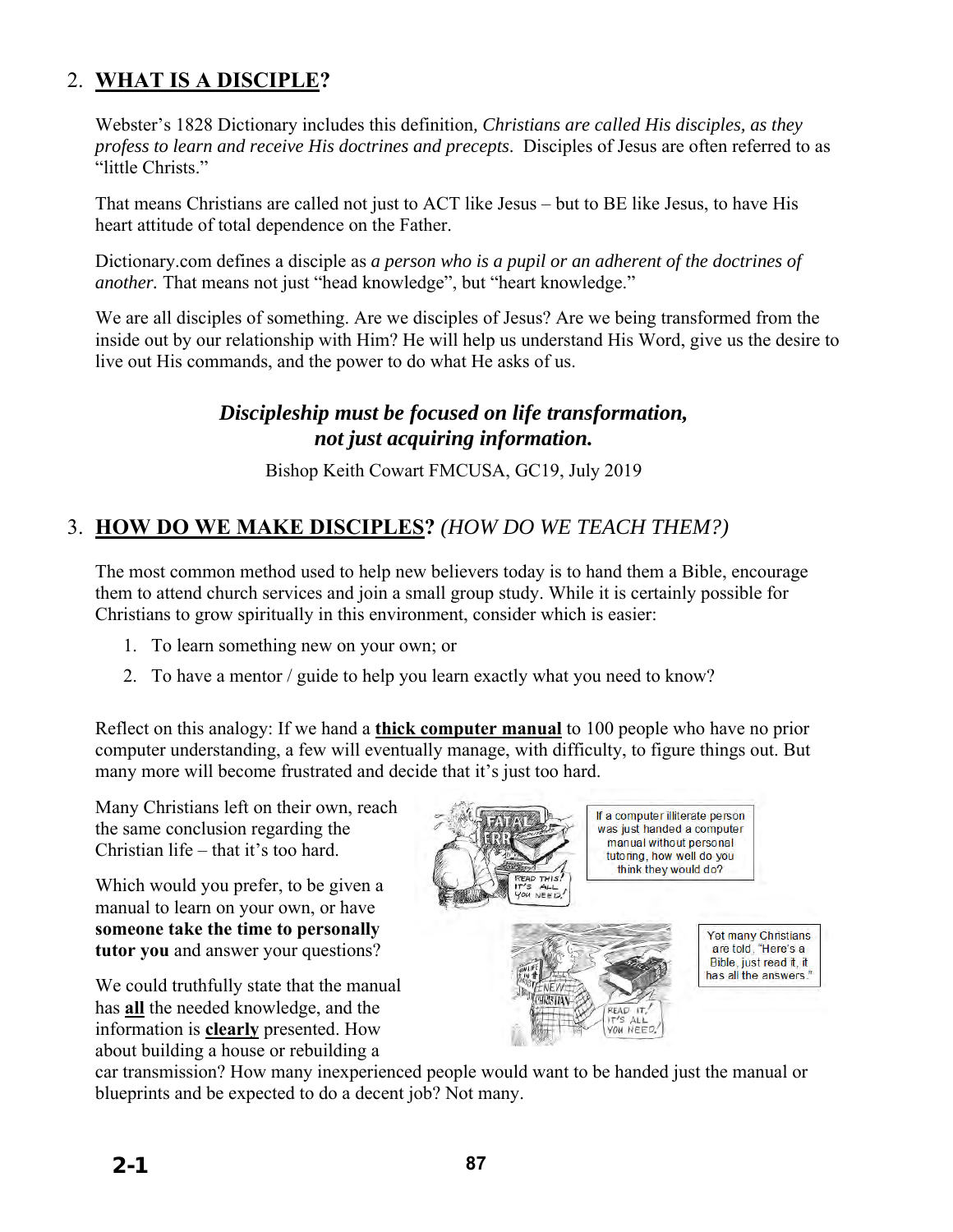**What if having a personal tutor, a spiritual mentor, could accelerate the spiritual growth of a new believer, or help an older Christian to break out of the "ups and downs" of their journey and be transformed into a mature, fruitful and reproducing Christian?** 

*That is the purpose and mission of Discipler Training International – to provide resources to help believers grow more rapidly in their Christian walk, progressing to spiritual maturity, spiritual fruitfulness, and spiritual reproduction.* 

#### **A Biblical Model for Personal Discipleship**

The DTI model of discipleship focuses on **mentoring / tutoring (spiritual parenting)**, meaning the DTI lessons are structured to be used in conversation between a spiritual mentor and their mentee.

In this model, based on **1 Thessalonians 2:3-13**, Paul clearly depicts himself as a "spiritual parent" (spiritual father and mother), caring for his spiritual children. **The human parallel is intentional and unmistakable**. God gave us this discipleship model to help all "faithful" believers who want to grow and invest in the lives of other believers to help accelerate their spiritual growth.

(From Paul, with Silas and Timothy - 1 Thessalonians 2:3-13)

THEY WERE **SINGLE-MINDED** IN PURPOSE

**:3-6** … so we speak, **not to please men**, **but rather God**, who examines our hearts. For we never used flattering speech, as you know, or had greedy motives—God is our witness—and **we**  didn't seek glory from people, either from you or from others. Although we could have been a burden as Christ's apostles,…

THEY CARED FOR THE BELIEVERS **AS A MOTHER** CARES FOR HER CHILDREN

**:7-8** … instead **we were gentle** among you, **as a nursing MOTHER nurtures** her own children. **We cared so much for you** that we were pleased to share with you not only the gospel of God but also **our own lives**, because **you had become dear to us**.

THEY BECAME **"ROLE MODELS"** TO THE NEW BELIEVERS

**:9-10** For you remember **our labor** and **hardship**, brothers. **Working night and day** so that we would not burden any of you, we preached God's gospel to you. **You are witnesses**, and so is God, of how **devoutly**, **righteously**, and **blamelessly we conducted ourselves** with you believers.

THEY GAVE **INDIVIDUAL** ATTENTION AND INSTRUCTION **AS A FATHER**

**:11-12** As you know, **like a FATHER** with his own children, we **encouraged**, **comforted**, and **implored EACH ONE** of you to walk worthy of God, who calls you into His own kingdom and glory.

THE **WORD OF GOD** WAS AN ESSENTIAL COMPONENT OF DISCIPLESHIP

**:13** This is why we constantly thank God, because when you received the message about God that you heard from us, you welcomed it not as a human message, but as it truly is, **the message of God**, which also **works effectively in you believers**.

*In many cases Personal Discipleship / Spiritual Mentoring is the missing ingredient in the church for producing healthy spiritual growth.*

*The disciple won't care how much you know, until they know how much you care.*